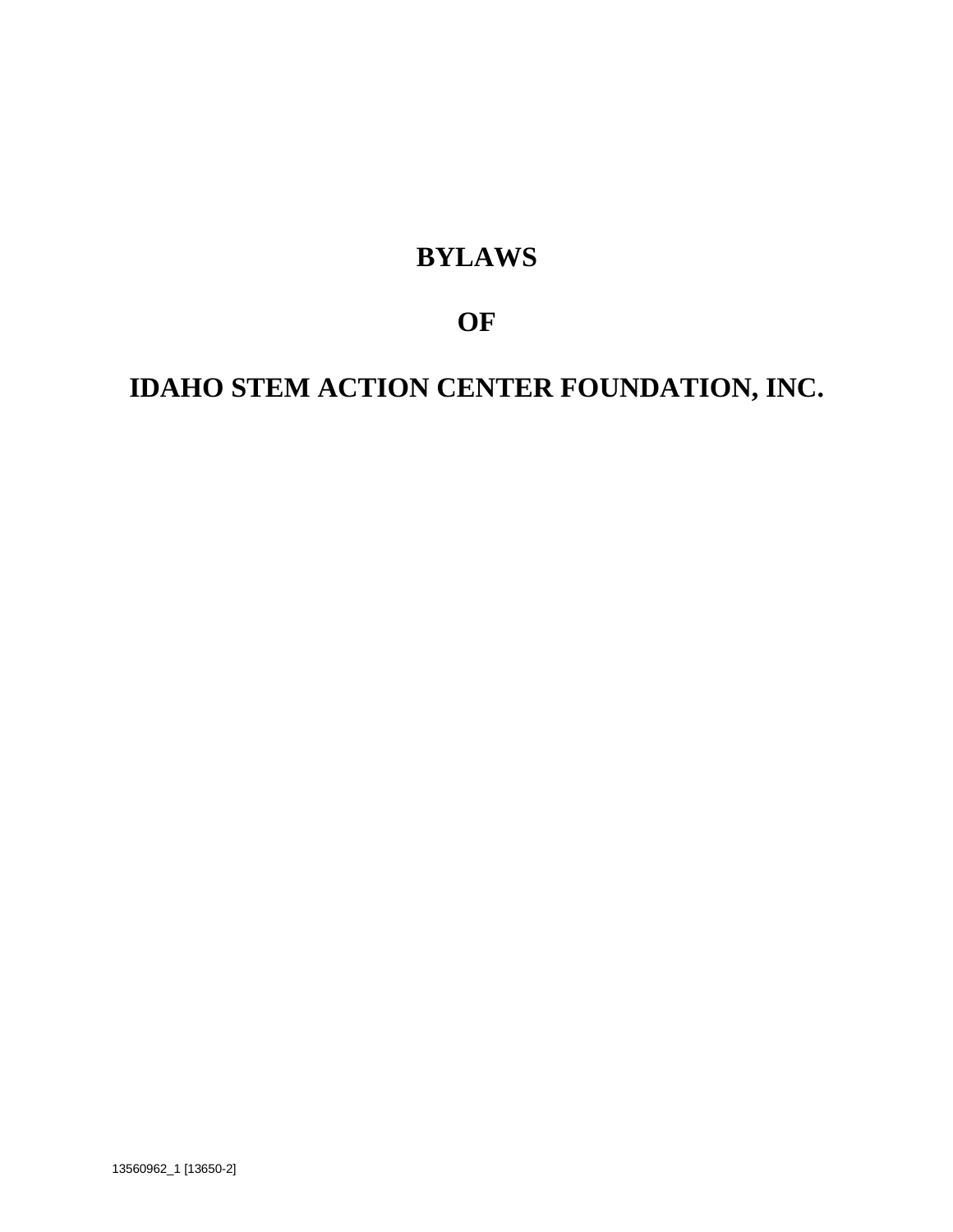# **TABLE OF CONTENTS**

| 4.1  |           |  |
|------|-----------|--|
| 4.2  |           |  |
| 4.3  |           |  |
| 4.4  |           |  |
|      |           |  |
|      |           |  |
| 4.5  |           |  |
| 4.6  |           |  |
| 4.7  |           |  |
| 4.8  |           |  |
| 4.9  |           |  |
| 4.10 |           |  |
|      |           |  |
|      |           |  |
|      |           |  |
|      |           |  |
| 4.11 |           |  |
|      |           |  |
|      |           |  |
| 4.12 |           |  |
| 4.13 |           |  |
| 4.14 |           |  |
| 4.15 |           |  |
| 4.16 |           |  |
| 4.17 |           |  |
| 4.18 | Vacancies |  |
| 4.19 |           |  |
|      |           |  |
|      |           |  |
|      |           |  |
|      |           |  |
|      |           |  |
|      |           |  |
|      |           |  |
|      |           |  |
|      |           |  |
| 4.20 |           |  |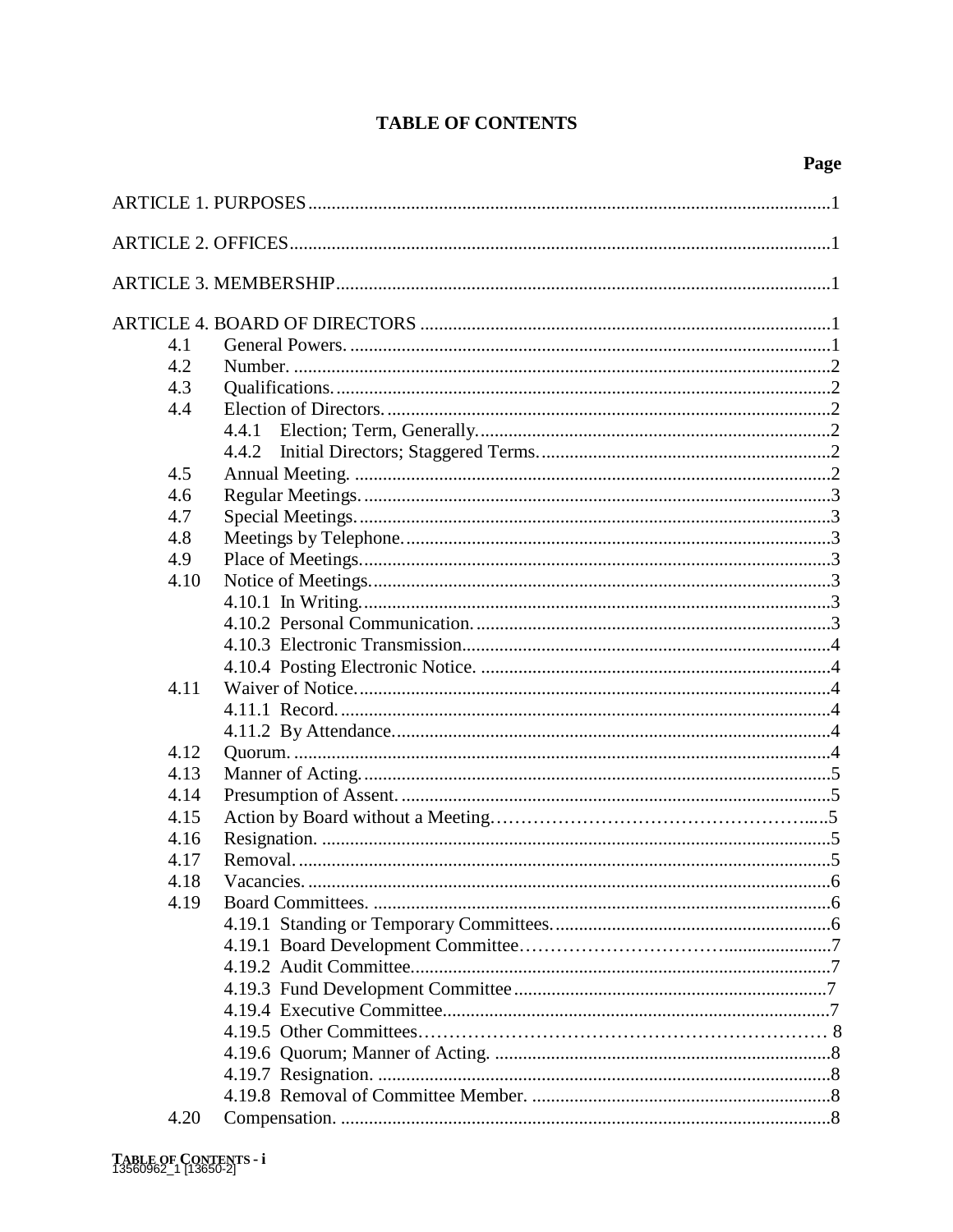# TABLE OF CONTENTS (continued)

| 5.1  |  |
|------|--|
| 5.2  |  |
| 5.3  |  |
| 5.4  |  |
| 5.5  |  |
| 5.6  |  |
| 5.7  |  |
| 5.8  |  |
| 5.9  |  |
| 5.10 |  |
|      |  |
|      |  |
| 6.1  |  |
| 6.2  |  |
|      |  |
| 7.1  |  |
| 7.2  |  |
| 7.3  |  |
| 7.4  |  |
| 7.5  |  |
| 7.6  |  |
| 7.7  |  |
| 7.8  |  |
| 7.9  |  |
|      |  |
|      |  |
|      |  |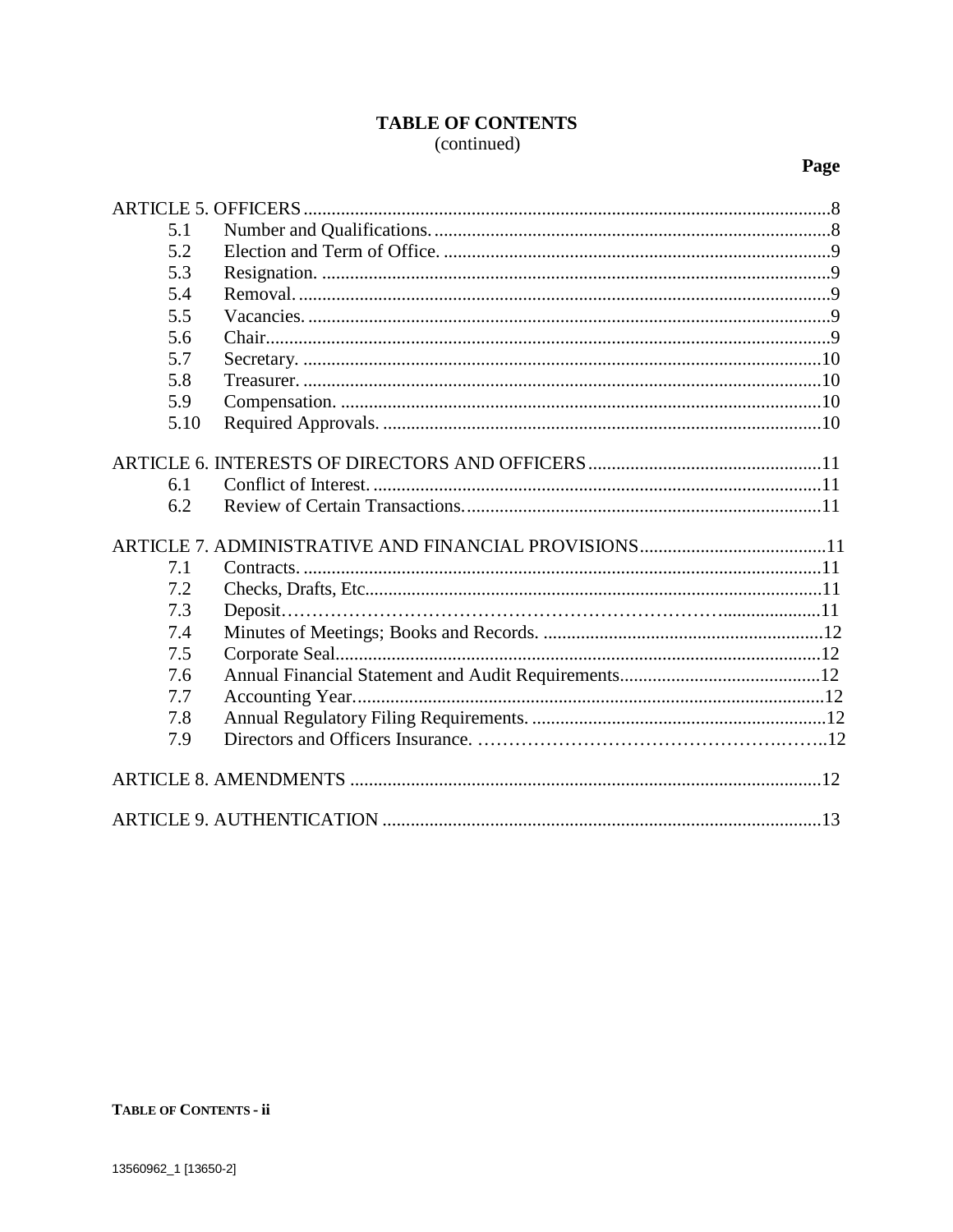#### **BYLAWS**

#### **OF**

#### **IDAHO STEM ACTION CENTER FOUNDATION, INC.**

#### **ARTICLE 1. PURPOSES**

As is set forth in the Articles of Incorporation of the Idaho STEM Action Center (AC) Foundation, Inc., an Idaho non-profit corporation (the "**Articles**", and such corporation, the "**Corporation**"):

*The Corporation is organized exclusively for charitable, scientific, literary, and/or educational purposes, within the meaning of Section 501(c)(3) of the Internal Revenue Code . . . including, without limitation, supporting, promoting, and improving access to and the quality of science, technology, engineering, and math education programs within the State of Idaho.*

Included within these purposes is: (i) generating awareness concerning the need for strong educational programs in science, technology, engineering, and math ("**STEM**") in the State of Idaho; (ii) receiving donations from the general public; (iii) using funds for STEM-focused grants, scholarships, competitions, internships, and the like. T he Corporation is intended to operate alongside the STEM Action Center (AC) specifically to assist the STEM AC attain statutorily defined goals.

#### **ARTICLE 2. OFFICES**

The principal office of Idaho STEM AC Foundation, Inc. (the "**Corporation**") shall be located at its principal place of business or such other place as the Board of Directors (the "**Board**") may designate. The Corporation may have such other offices, within the State of Idaho, as the Board may designate or as the business of the Corporation may require from time to time.

#### **ARTICLE 3. MEMBERSHIP**

The Corporation shall have no members.

#### **ARTICLE 4. BOARD OF DIRECTORS**

#### **4.1 General Powers.**

The affairs of the Corporation shall be managed by the Board.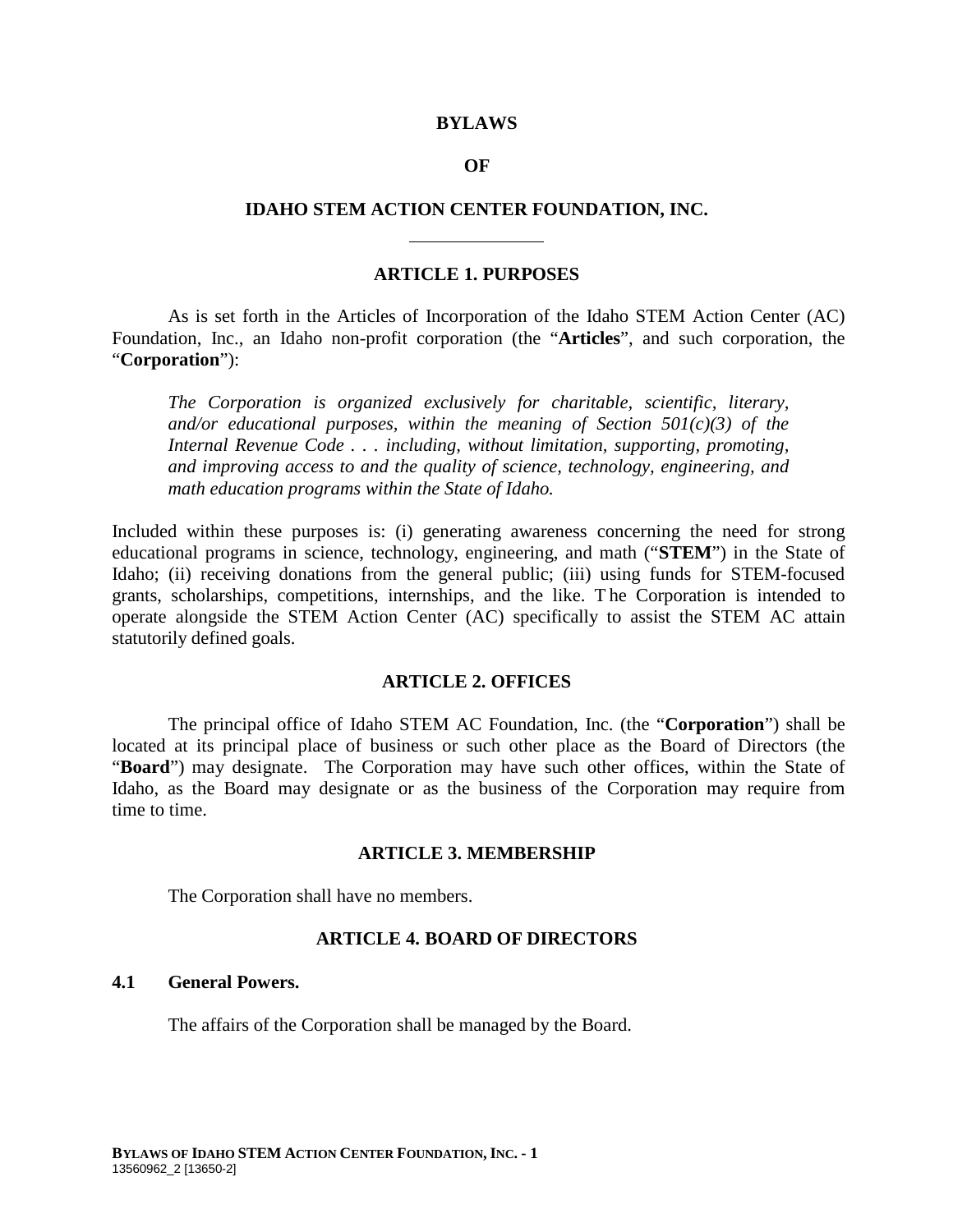#### **4.2 Number.**

The Board shall consist of not less than three (3) or more than fifteen (15) directors. The Foundation Chief Executive Officer (CEO) will also serve on the Board in ex officio, nonvoting status. The maximum number of directors set forth above may be changed from time to time by amendment to these Bylaws, provided that no decrease in the number shall have the effect of shortening the term of any incumbent director.

## **4.3 Qualifications.**

All directors must be individuals. Directors shall have such other qualifications as determined by the Board or as prescribed by amendment to these Bylaws.

## **4.4 Election of Directors.**

## **4.4.1 Election; Term, Generally.**

Directors shall be elected at the annual meeting of the Board or at such other meetings designated by the Board by the affirmative vote of a majority of the directors then in office. Except as set forth in Section 4.4.2 or unless a director dies, resigns or is removed, the term of each director will be three (3) years or until his or her successor is elected, whichever is later. Notwithstanding the foregoing, the term of a director may be modified by the Board to provide for a shorter or longer period of years.

# **4.4.2 Initial Directors; Staggered Terms.**

The names and addresses of the members of the initial Board have been stated in the Articles. Such persons shall hold office until the first annual meeting of Board and until their successors shall have been elected. Nomination of candidates shall be the responsibility of the Board Development Committee with input and recommendations from Board and Board committee members. Members of the Board shall vote annually to replace members whose terms have expired or to fill existing vacancies on the Board. Members of the Board, except those serving in ex officio capacity or otherwise as stated in these bylaws, shall be elected for staggered terms by the creation of classes. Using staggered terms, only one third (1/3) of Board positions are up for election in any one (1) year, facilitating continuity of direction and preservation of skill.

The positions for which Directors are to be elected shall be divided into three (3) classes, each class to be as nearly equal in number as possible, and Directors shall be elected accordingly by the existing Directors. The Directors elected to the first class shall hold office until the first annual meeting of the Board following the initial election of Directors and until their successors have been elected and qualified. Each Director shall hold office until such Director's successor shall have been elected. Directors may be elected for multiple terms. No Board member shall serve more than three  $(3)$  terms.

#### **4.5 Annual Meeting.**

**BYLAWS OF IDAHO STEM ACTION CENTER FOUNDATION, INC. - 2** 13560962\_2 [13650-2] The annual meeting of the Board shall be held by fiscal year end on a date chosen by the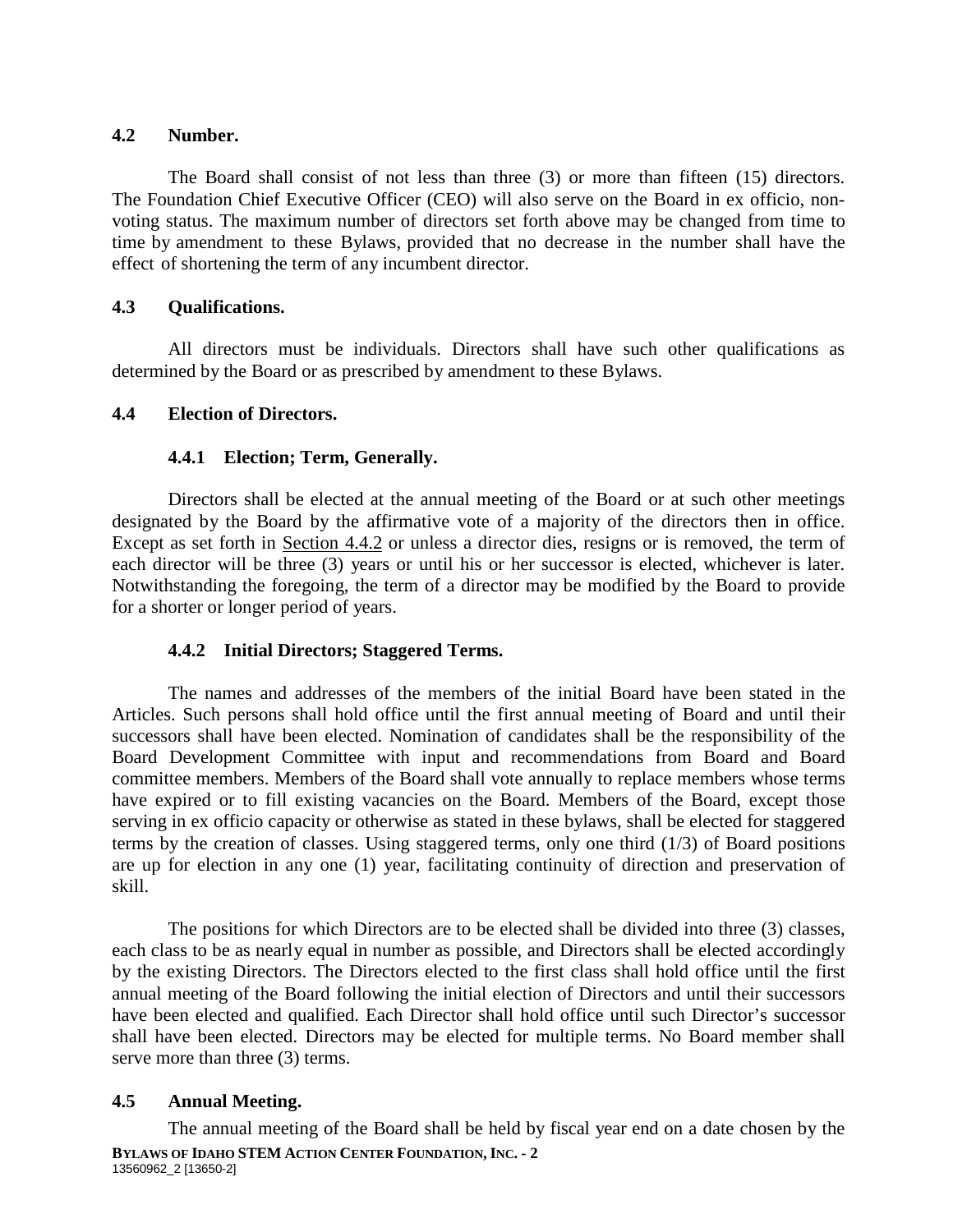President or the Board for the purposes of electing directors and officers and transacting such business as may properly come before the meeting. If the annual meeting is not held on the date designated therefore, the Board shall cause the meeting to be held as soon thereafter as may be convenient.

#### **4.6 Regular Meetings.**

By resolution, the Board may specify the date, time and place for the holding of regular meetings without notice other than such resolution.

#### **4.7 Special Meetings.**

Special meetings of the Board or any committee designated and appointed by the Board may be called by or at the written request of the Chair, a majority of directors, or, in the case of a committee meeting, by the chair of the committee, with notice to each director of the date, time, and place (but not necessarily the purpose) of the meeting. The person or persons authorized to call special meetings may fix any place either within or without the State of Idaho as the place for holding any special Board or committee meeting called by them.

#### **4.8 Meetings by Telephone.**

Members of the Board or any committee designated by the Board may participate in a meeting of such Board or committee via conference telephone or similar communications equipment by means of which all persons participating in the meeting can hear each other at the same time. Participation via such equipment shall constitute presence in person at a meeting.

#### **4.9 Place of Meetings.**

All meetings shall be held at the principal office of the Corporation or at such other place within or without the State of Idaho designated by resolution of the Board, in the notice of the meeting by any persons entitled to call a meeting or by a waiver of notice signed by all directors.

#### **4.10 Notice of Meetings.**

#### **4.10.1 In Writing.**

Notices in writing may be delivered or mailed to the director at his or her address shown on the records of the Corporation not less than four (4) or more than fifty (50) days before the meeting. If notice is delivered via regular mail, the notice shall be deemed effective five (5) days after its deposit in the United States mail properly addressed with postage thereon prepaid. Neither the business to be transacted at nor the purpose of any meeting need be specified in the notice of a meeting.

#### **4.10.2 Personal Communication.**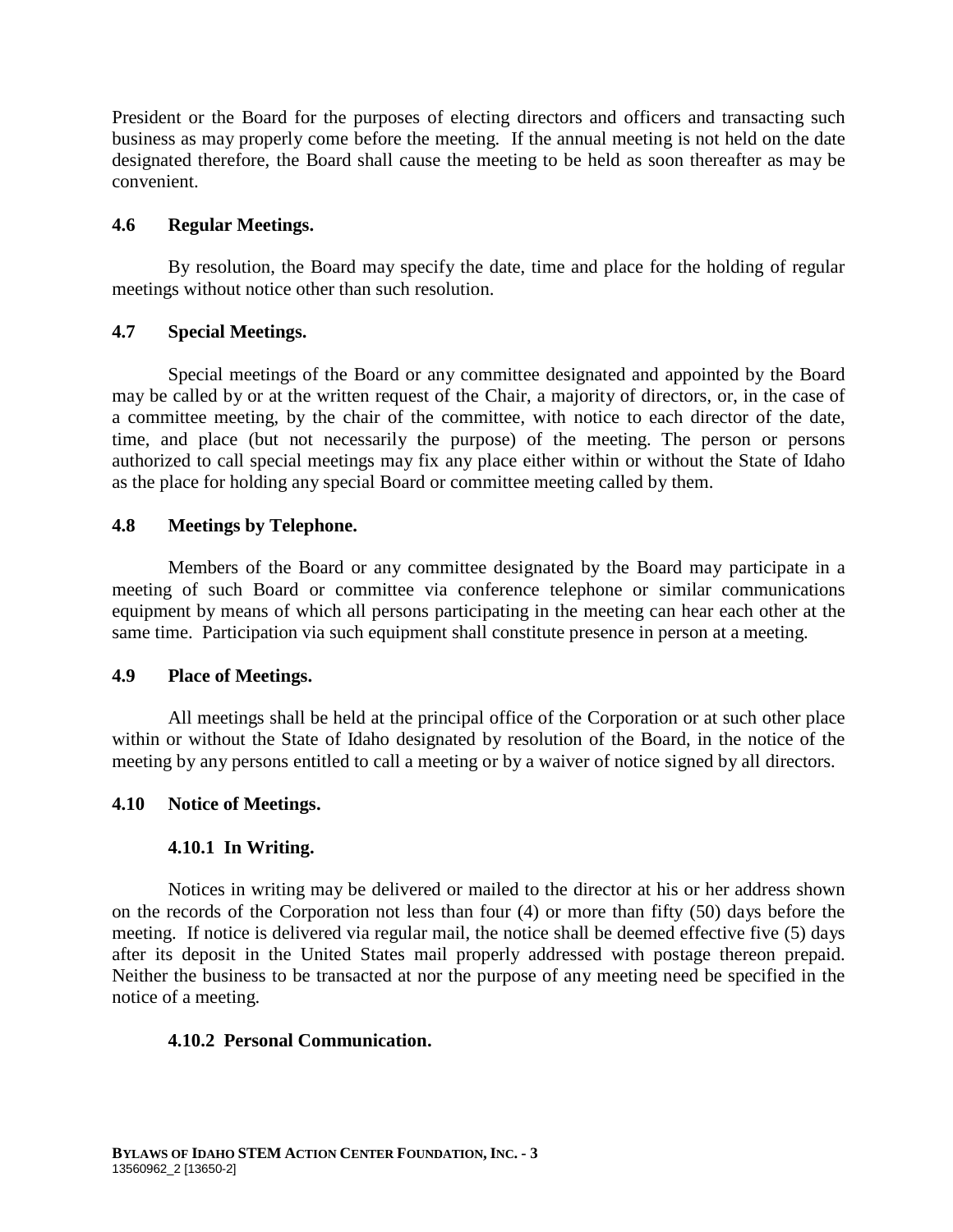Notice may be by personal communication with a director not less than four (4) days or more than fifty (50) days before the meeting.

#### **4.10.3 Electronic Transmission.**

Notices may be provided in an electronic transmission and be electronically transmitted not less than four (4) days or more than fifty (50) days before the meeting. Notice in an electronic transmission is effective only with respect to those directors who have consented, in the form of a record, such as a handwritten or electronic message to the Board Secretary, to receive electronically transmitted notices and designated in such consent the address, location or system to which these notices may be electronically transmitted. A director who has consented to receipt of electronically transmitted notices may revoke the consent by delivering a revocation to the Corporation in the form of a handwritten or electronic message to the Board Secretary. Furthermore, the consent is automatically revoked if the Corporation is unable to electronically transmit two consecutive notices given by the Corporation, and this inability becomes known to the person responsible for giving notice. Notice provided in an electronic transmission is effective when it is electronically transmitted to an address, location or system designated by the recipient for that purpose.

#### **4.10.4 Posting Electronic Notice.**

Notice may be provided to directors who have consented to receipt of electronically transmitted notices by posting the notice on an electronic network, such as the Corporation website, and notifying directors of the posting with information on how to access the notice. Notice is effective when it has been posted to an electronic network and a separate record of the posting has been delivered to the recipient as provided by this Section 4.10.4.

# **4.11 Waiver of Notice.**

#### **4.11.1 Record.**

A waiver eliminates the right to formal notification. A waiver may be used in a number of situations, such as when the Board needs to hold an emergency meeting. When any notice is required to be given to any director under the provisions of these Bylaws, the Articles, or applicable Idaho law, a waiver thereof in the form of a record, including, without limitation, an electronic transmission from the person or persons entitled to such notice, whether before or after the time stated therein, shall be deemed equivalent to the giving of such notice. Neither the business to be transacted at nor the purpose of any regular or special meeting of the Board need be specified in the waiver of notice of such meeting.

#### **4.11.2 By Attendance.**

The attendance of a director at a meeting shall constitute a waiver of notice of such meeting, except where a director attends a meeting for the express purpose of objecting to the transaction of any business because the meeting is not lawfully called or convened.

#### **4.12 Quorum.**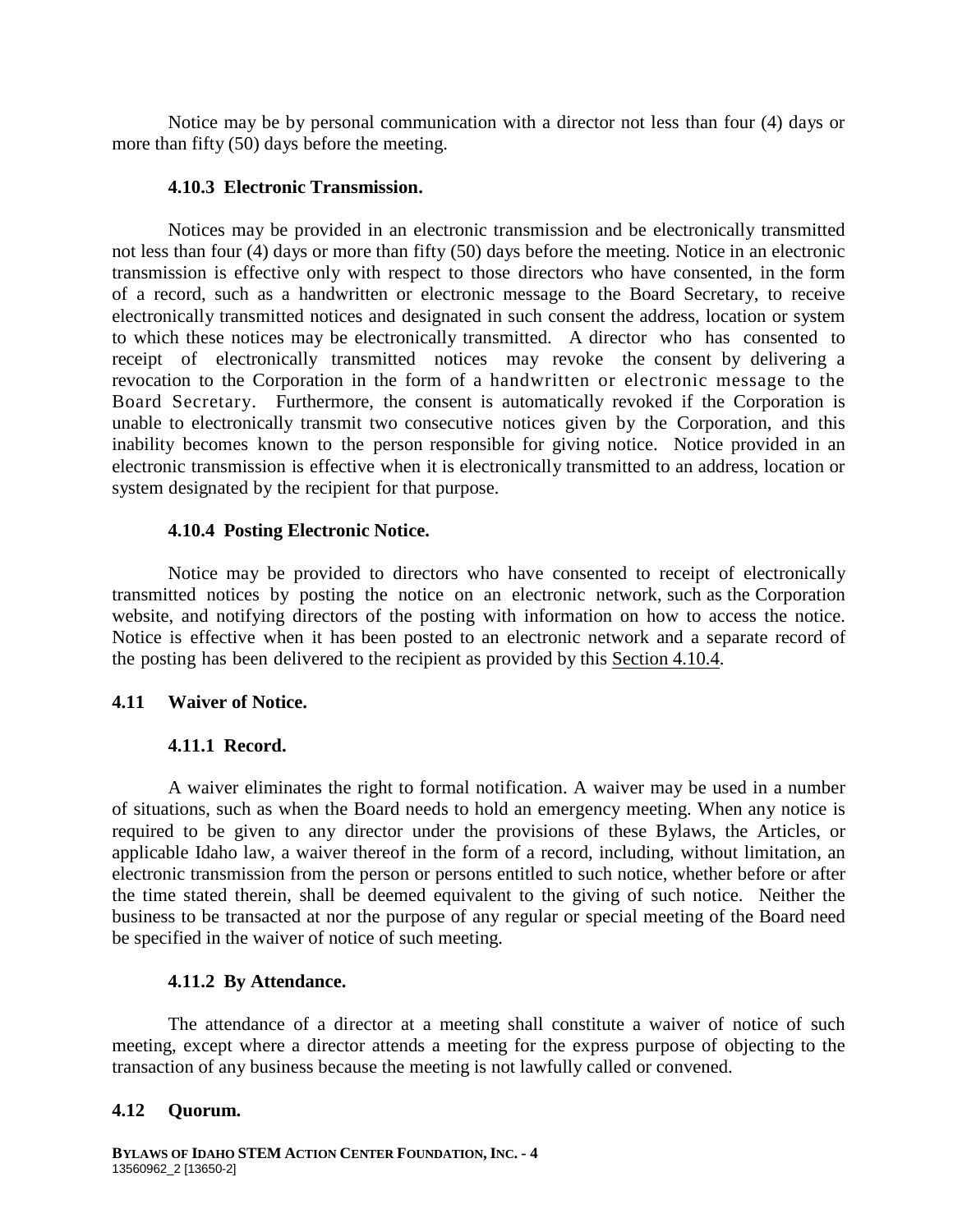A majority of the number of directors in office shall constitute a quorum for the transaction of business at any Board meeting. When the number of Board members available does not create a quorum and proposed action item(s) has/have been discussed previously, voting by proxy is sufficient. Proxy votes may be cast by mail, phone or internet based communication. A Board member may designate the Chair or any other member of the Board to cast his/her proxy vote. If a quorum is not present at a meeting and new business is to be introduced, a majority of the directors present may adjourn the meeting without further notice.

#### **4.13 Manner of Acting.**

Except as otherwise provided or required by these Bylaws, the Articles, or applicable Idaho law, the act of the majority of directors present at a meeting at which there is a quorum shall be the act of the Board. Any amendments to the Articles or Bylaws, the sale, lease, exchange or mortgage of substantially all the Corporation's assets, voluntary dissolution of the Corporation, merger with another entity or distribution of assets in connection with the dissolution of the Corporation shall require approval of a majority of the directors of the Corporation present at a meeting at which a quorum is present.

#### **4.14 Presumption of Assent.**

A director of the Corporation present at a Board meeting at which action on any corporate matter is taken shall be presumed to have assented to the action taken unless his or her dissent or abstention is entered in the minutes of the meeting, or unless such director files a written dissent or abstention to such action with the person acting as Secretary of the meeting before the adjournment thereof, or forwards such dissent or abstention by registered mail to the Secretary of the Corporation within three business days after the adjournment of the Board meeting at which the contested action is discussed. Such right to dissent or abstain shall not apply to a director who voted in favor of such action.

#### **4.15 Action by Board without a Meeting.**

Any action which could be taken at a meeting of the Board may be taken without a meeting if consent, in the form of a record, which consent clearly sets forth the action to be taken, is executed by all the directors. Any such record shall be documented as if it were the minutes of a Board meeting. For purposes of this Section 4.15, record means information inscribed on a tangible medium or contained in an electronic transmission.

# **4.16 Resignation.**

**BYLAWS OF IDAHO STEM ACTION CENTER FOUNDATION, INC. - 5** 13560962\_2 [13650-2] Any director may resign at any time by delivering written notice, including by electronic transmission, to the Board, the Chair or the Secretary at the registered office of the Corporation, or by giving oral or written notice at any meeting of directors. Any such resignation shall take effect at the time specified therein or, if the time is not specified, upon delivery thereof and, unless otherwise specified therein, the acceptance of such resignation by the Board Chair shall not be necessary to make it effective. If a resignation is made effective at a future date, the Board may fill the pending vacancy before the effective date if the Board provides that the successor does not take office until the effective date.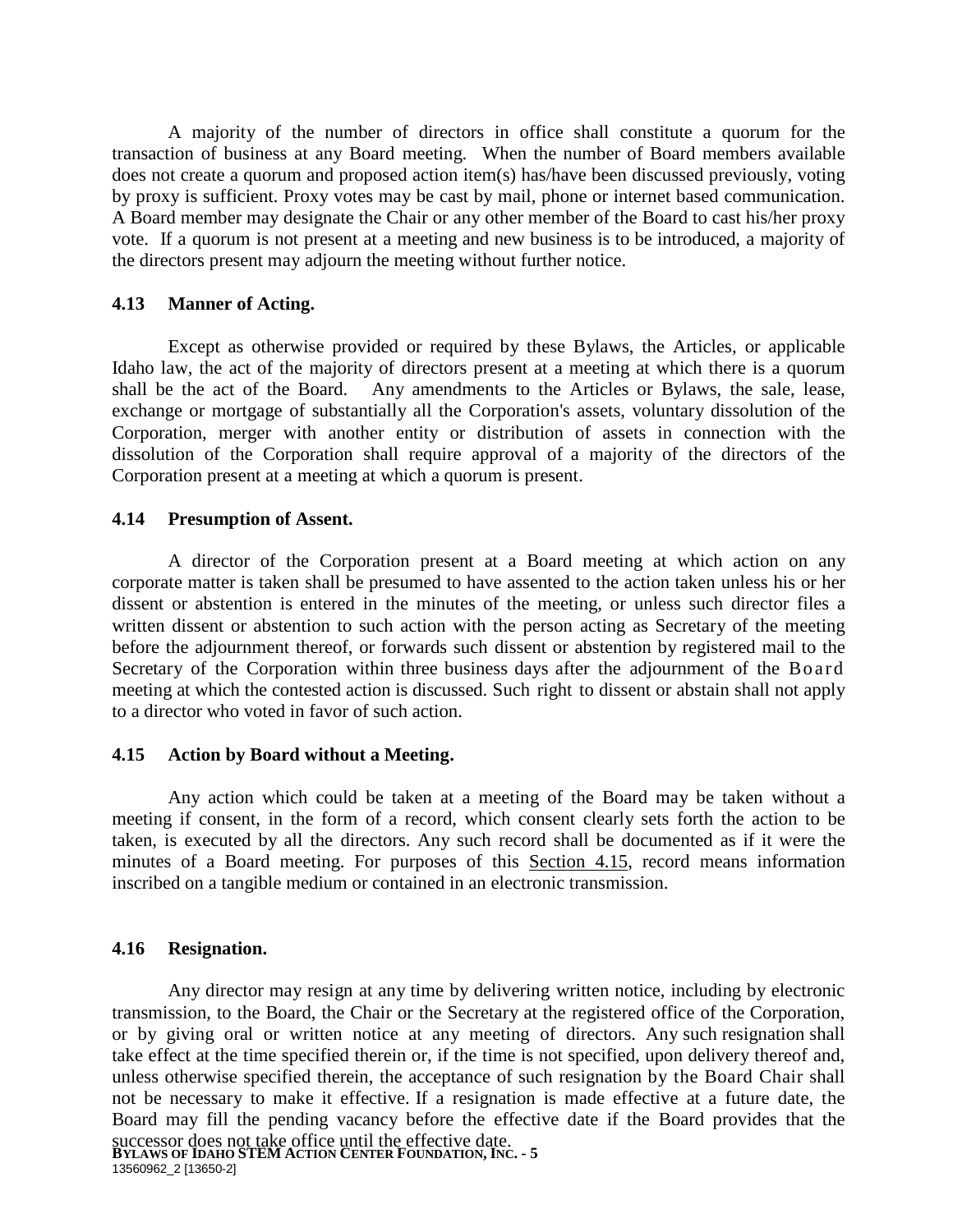#### **4.17 Removal.**

One (1) or more directors (including the entire Board) may be removed from office, with or without cause, by the affirmative vote of a majority of Foundation Board directors. Notwithstanding the foregoing, a director shall be automatically removed upon such director's consecutive, unexcused failure to be present at two (2) or more Board meetings. Whether a director's absence is excusable shall be determined by a majority of the remaining directors in their sole and absolute discretion at a meeting duly noticed pursuant to these Bylaws.

#### **4.18 Vacancies.**

A vacancy in the position of a director may be filled by the affirmative vote of a majority of the remaining directors though less than a quorum of the Board. A director who fills a vacancy shall serve for the unexpired term of his or her predecessor in office. Action to remove a director shall not be valid unless each director is given at least seven (7) days' written notice that the matter will be voted upon at a directors' meeting or unless notice is waived pursuant to section 30-30-615, Idaho Code.

## **4.19 Board Committees.**

## **4.19.1 Standing or Temporary Committees.**

The Board, by resolution adopted by a majority of directors in office, may designate and appoint one (1) or more standing or temporary committees, each of which shall consist of two (2) or more directors. All committees must have at least three (3) members. Board committees can also include community members, i.e. people who do not serve on the Board. The Foundation CEO serves as an ex officio, non-voting member of each committee. Unless otherwise specified, committee members serve a two-year term. With the exception of the Executive Committee, which can act on behalf of the greater Board, committees serve in an advisory role, providing guidance and recommendations to the Board and do not make decisions on behalf of the Board.

No committee shall have the authority to:

- (a) fill vacancies on the Board or on any committee which has the authority of the Board;
- (b) fix compensation of any director for serving on the Board or on any committee;
- (c) amend, alter or repeal these Bylaws;
- (d) appoint a committee or elect, appoint or remove any member of any committee or any director or officer of the Corporation;
- (e) amend the Articles;
- (f) adopt a plan of merger or consolidation with another corporation;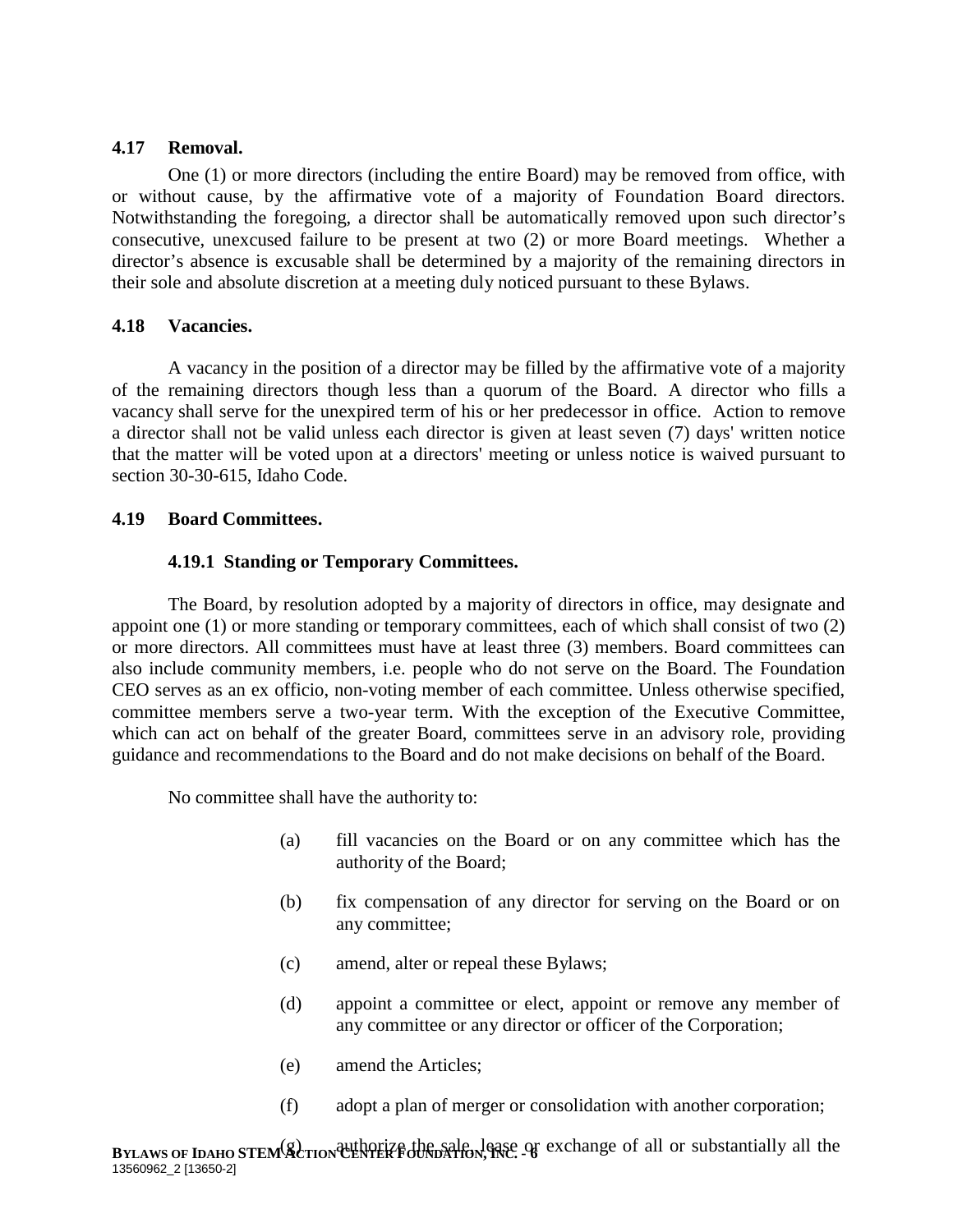property and assets of the Corporation not in the ordinary course of business;

- (h) authorize the voluntary dissolution of the Corporation or revoke proceedings therefore;
- (i) adopt a plan for the distribution of the assets of the Corporation;
- (j) amend, alter or repeal any resolution of the Board which by its terms provides that it shall not be amended, altered or repealed by a committee; or
- (k) approve the Foundation annual budget or any substantial changes to the approved budget.
- (j) take any action which requires Board approval under state law.

The designation and appointment of any such committee and the delegation thereto of authority shall not operate to relieve the Board or any individual director of any responsibility imposed upon it, him or her by law.

#### **4.19.1 Board Development Committee.**

The Board Development Committee is responsible for evaluating, interviewing, and recommending potential Board officers and directors. The committee also plans and conducts Board training. In conducting its duties, the Board Development Committee accepts input from the Board as a whole. Members of the Board Development Committee include the current Chair and former Chairs (if available) and at least one other member of the Board.

#### **4.19.2 Audit Committee.**

The Audit Committee is responsible for overseeing the financial reporting and disclosure process of the operations of the Corporation and the selection of the Corporation's external accountants and/or auditors, where required as otherwise set forth in Section 7.6 hereof. Upon the approval of the Board, the Audit Committee also has a role in overseeing risk management, monitoring internal control processes, and verifying general regulatory compliance.

#### **4.19.3 Fund Development Committee.**

The Fund Development Committee is responsible for coordinating, advertising, and implementing activities and events to help fulfill the Corporation's purposes. In particular, the Fund Development Committee performs the following: determines priority fundraising projects; develops personal relationships with past, present, and future donors; and identifies opportunities for industry involvement.

#### **4.19.4 Executive Committee**

The Executive Committee is responsible for making decisions in between scheduled Board meetings in situations when assembling a quorum of the Board would be impractical or impossible. The Chair, Secretary and Treasurer of the Board of Directors shall serve on the Executive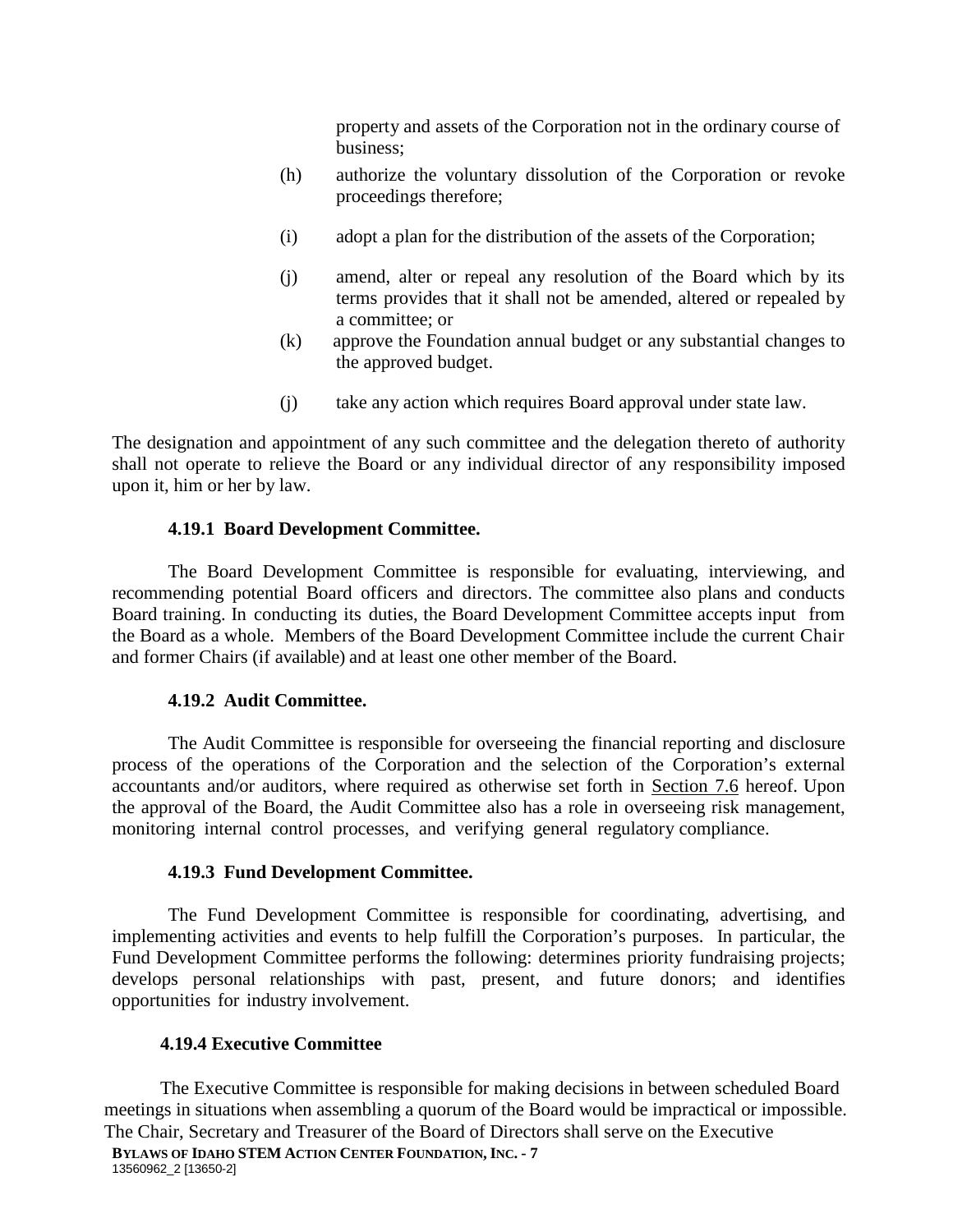Committee. The Executive Committee also serves in an advisory for the CEO, providing consultation, support and guidance as needed. In conjunction with the Executive Director of the Idaho STEM AC, the Executive Committee creates the annual performance evaluation for the CEO and participates in hiring the CEO as well as taking disciplinary action and removing the CEO.

#### **4.19.5 Other Committees.**

The Board, by resolution adopted by a majority of the directors in office, may designate and appoint one (1) or more other committees not having or exercising the authority of the directors in the management of the Corporation. At least two (2) members of each such committee shall be a director and the Chair shall appoint the members thereof.

#### **4.19.6 Quorum; Manner of Acting.**

A majority of the number of directors composing any committee shall constitute a quorum, and the act of a majority of the members of a committee present at a meeting at which a quorum is present shall be the act of the committee.

#### **4.19.7 Resignation.**

Any member of any committee may resign at any time by delivering written notice, including by electronic transmission, thereof to the Board, the Chair, the Secretary, or the chair of such committee, or by giving oral or written notice at any meeting of such committee. Any such resignation shall take effect at the time specified therein or, if the time is not specified, upon delivery thereof and, unless otherwise specified therein, the acceptance of such resignation shall not be necessary to make it effective. If a resignation is made effective at a future date and the Corporation accepts the future effective date, the Board may fill the pending vacancy before the effective date if the Board provides that the successor does not take office until the effective date.

#### **4.19.8 Removal of Committee Member.**

The Board, by resolution adopted by a majority of directors in office, may remove from office any member of any committee elected or appointed by it.

#### **4.20 Compensation.**

Directors and other committee members shall receive no compensation for their service as directors but may receive reimbursement for reasonable expenditures incurred on behalf of the Corporation.

# **ARTICLE 5. OFFICERS**

# **5.1 Number and Qualifications.**

**BYLAWS OF IDAHO STEM ACTION CENTER FOUNDATION, INC. - 8** 13560962\_2 [13650-2] The officers of the Corporation shall be a Chair, a Secretary, and a Treasurer, each of whom shall be elected by the Board. Other officers and assistant officers may be elected or appointed by the Board, and such officers and assistant officers shall hold office for such period,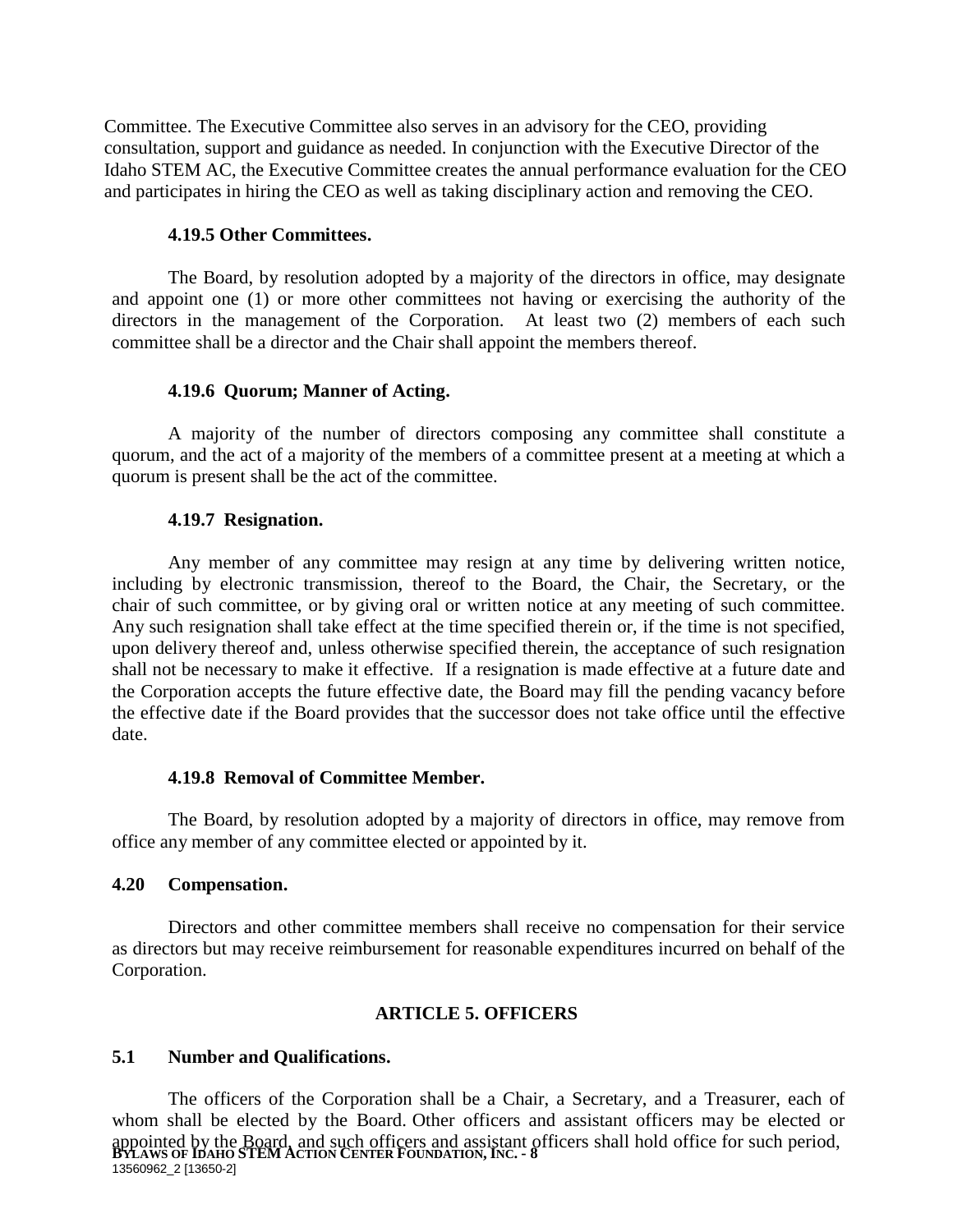have such authority and perform such duties as provided in these Bylaws or as may be provided by resolution of the Board. Any two (2) or more offices may be held by the same person, except that the offices of Chair and Secretary may not be held by same person. Any officer may be assigned by the Board any additional title that the Board deems appropriate.

### **5.2 Election and Term of Office.**

The officers of the Corporation shall be elected by the Board at the annual meeting of the Board. Unless an officer dies, resigns or is removed, the term of each officer will be one (1) year or until his or her successor is elected, whichever is later. Notwithstanding the foregoing, the term of an officer may be modified by the Board to provide for a shorter or longer period of years.

#### **5.3 Resignation.**

Any officer may resign at any time by delivering written notice, including by electronic transmission, to the Chair, the Secretary, or the Board as a whole by giving oral or written notice at any meeting of the Board. Any such resignation shall take effect at the time specified therein or, if the time is not specified, upon delivery thereof and, unless otherwise specified therein, the acceptance of such resignation shall not be necessary to make it effective. If a resignation is made effective at a future date and the Corporation accepts the future effective date, the Board may fill the pending vacancy before the effective date if the Board provides that the successor does not take office until the effective date.

#### **5.4 Removal.**

Any officer or agent elected or appointed by the Board may be removed, with or without cause, by the affirmative vote of a majority of the number of directors fixed by or in the manner provided by these Bylaws, but such removal shall be without prejudice to the contract rights, if any, of the person so removed.

#### **5.5 Vacancies.**

A vacancy in any office created by the death, resignation, removal, disqualification, creation of a new office or any other cause shall be filled by the Board for the unexpired portion of the term or for a new term established by the Board.

#### **5.6 Chair.**

**BYLAWS OF IDAHO STEM ACTION CENTER FOUNDATION, INC. - 9** 13560962\_2 [13650-2] The Chair shall (i) provide leadership over the Board; (ii) preside over the meetings of the Board; (iii) act as a liaison from and spokesperson for the Board; (iv) serve as a member of every Board standing committee; and (v) perform such other duties as from time to time may be assigned to him or her by the Board. The Chair may not sign deeds, mortgages, bonds, contracts or other instruments, except when the signing and execution thereof have been expressly delegated by the Board in a Board resolution or are required by law to be otherwise signed or executed by some other officer or in some other manner. In general, the Chair shall perform all duties incident to the office of Chair as described in the Chair job description.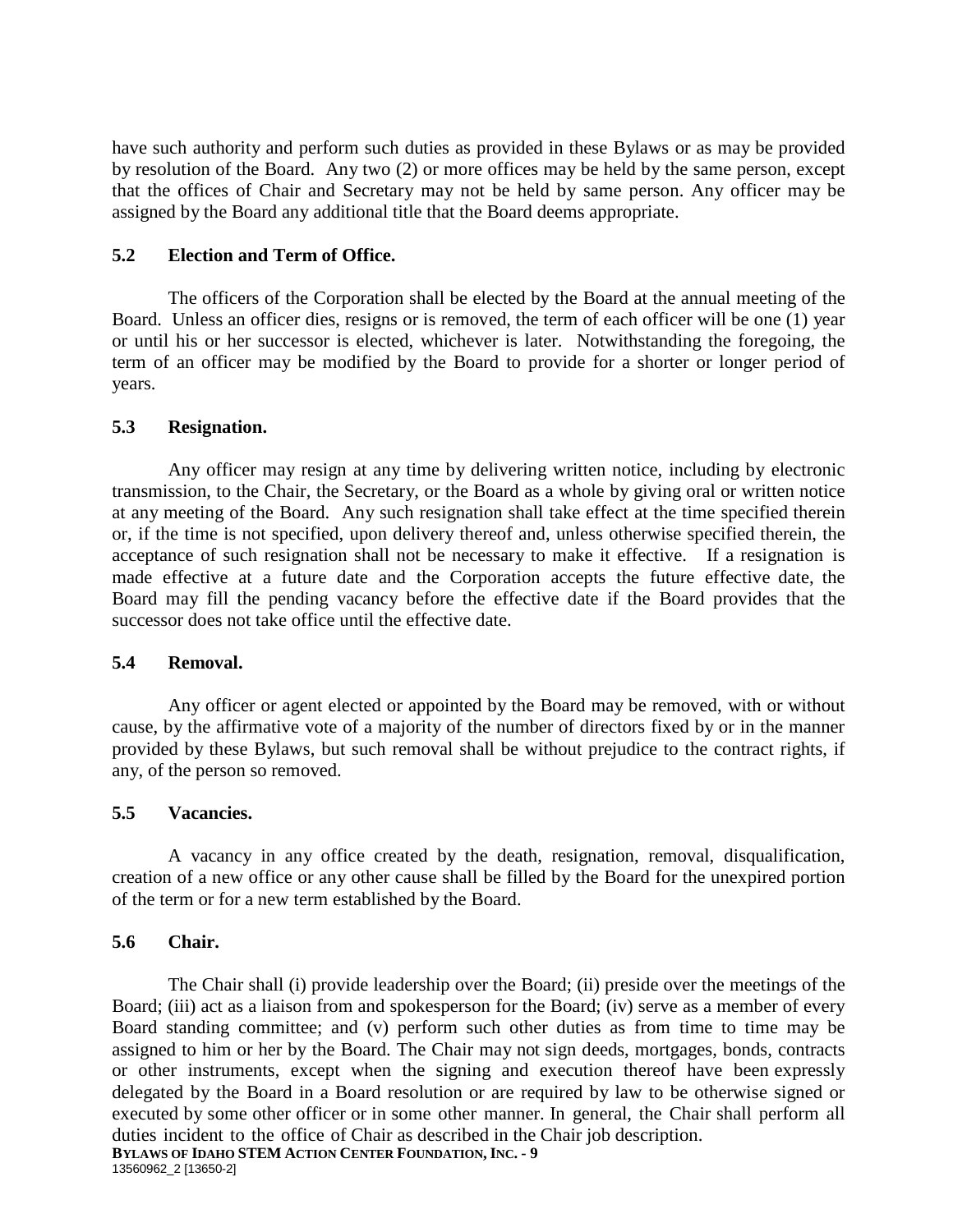# **5.7 Secretary.**

The Secretary shall (i) keep the minutes of meetings of the Board and any minutes which may be maintained by committees of the Board; (ii) see that all notices are duly given in accordance with the provisions of these Bylaws or as required by law; (iii) be custodian of the corporate records of the Corporation; (iv) keep records of the post office address of each officer and director; and (v) in general, perform all duties incident to the office of Secretary as described in the Secretary job description; and (vi)such other duties as from time to time may be assigned to him or her by the Chair.

## **5.8 Treasurer.**

The Treasurer shall (i) serve as the Chair of the Audit Committee; (ii) render from time to time, as may be required, an account of all transactions of the Corporation and of the financial condition of the Corporation; and (iii) in general, perform all duties incident to the office of Treasurer as described in the Treasurer job description; and (iv) such other duties as from time to time may be assigned to him or her by the Chair

## **5.9 Compensation.**

The officers shall receive no compensation for their service as officers but may receive reasonable reimbursement for expenditures incurred on behalf of the Corporation.

# **5.10 Required Approvals.**

Except as otherwise set forth on any annual budget of the Corporation as approved by the Board, no officer shall have any authority to bind the Corporation as to the following matters without first obtaining the approval of the Board (in addition to any other required approvals in accordance with Section 4.13):

- (a) Take any of the actions otherwise prohibited to be taken by a committee of the Board under Section 4.19.1;
- (b) Sell, exchange, mortgage, pledge, hypothecate or otherwise transfer or dispose of Corporation property;
- (c) Purchase or acquire property;
- (d) Incur or refinance indebtedness of the Corporation;
- (e) Execute, consent, approve, ratify, or perform any contract, instrument or agreement which requires the Corporation's payment or performance of services;
- (f) Approve any transaction involving an actual or potential conflict of interest between an officer or director and the Corporation;

**BYLAWS OF IDAHO STEM ACTION CENTER FOUNDATION, INC. - 10** 13560962\_2 [13650-2] (g) Institute, prosecute, or defend any action or proceeding in the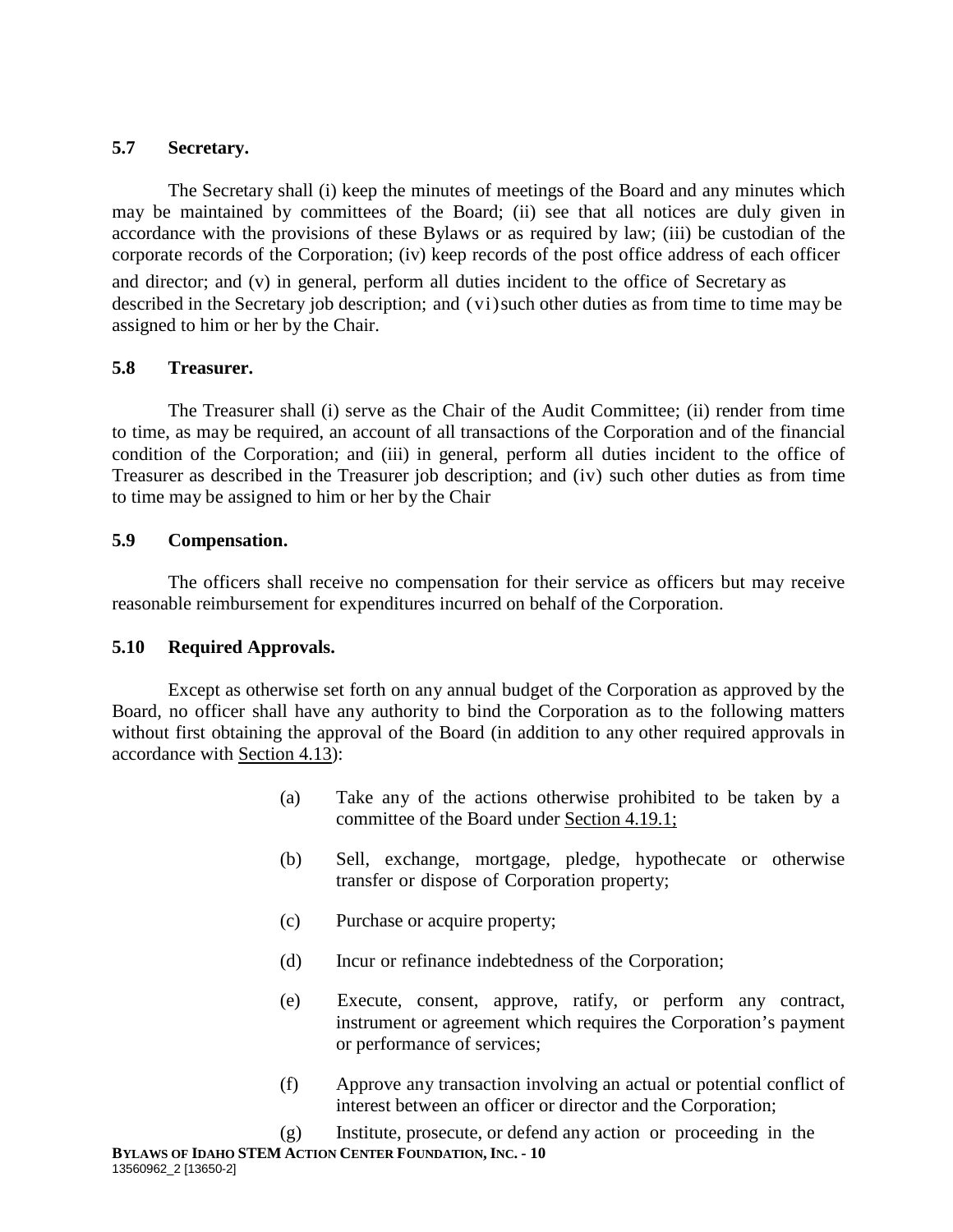Corporation's name;

- (h) Release, compromise, assign, or transfer any claims, rights, or benefits of the Corporation, submit a Corporation claim to arbitration, or confess a material judgment against the Corporation in connection with any threatened or pending legal action;
- (i) Approve or make any loan of Corporation funds to any person; or
- (j) File, consent to, or acquiesce any act or event that would constitute an event of bankruptcy with respect to the Corporation.

# **ARTICLE 6. INTERESTS OF DIRECTORS AND OFFICERS**

# **6.1 Conflict of Interest.**

Directors and officers shall disclose to the Board any financial interest which the director or officer directly or indirectly has in any person or entity which is a party to a transaction under consideration by the Board and shall follow any applicable conflict of interest policy. The interested director or officer shall abstain from voting on the transaction.

# **6.2 Review of Certain Transactions.**

Prior to entering into any compensation agreement, contract for goods or services, or any other transaction with any person who is in a position to exercise influence over the affairs of the Corporation, the Board shall establish that the proposed transaction is reasonable.

# **ARTICLE 7. ADMINISTRATIVE AND FINANCIAL PROVISIONS**

# **7.1 Contracts.**

The Board may authorize any officer or officers, or agent or agents, to enter into any contract or execute and deliver any instrument in the name of and on behalf of the Corporation. Such contracts or agreements shall be confined to the activities and programs as set forth in  $\Box 67-$ 823 and  $\Box$ 67-824, Idaho Code.

# **7.2 Checks, Drafts, Etc.**

All checks, drafts or other orders for the payment of money, notes or other evidences of indebtedness issued in the name of the Corporation shall be signed by the Foundation CEO or such officer or officers, or agent or agents, of the Corporation and in such manner as is from time to time determined by resolution of the Board. The CEO, Board Chair and Treasurer shall the authority to sign checks. All checks in excess of \$10,000 will require two signatures.

# **7.3 Deposits.**

All funds of the Corporation not otherwise employed shall be deposited from time to time to the credit of the Corporation in such banks, trust companies or other depositories as the Board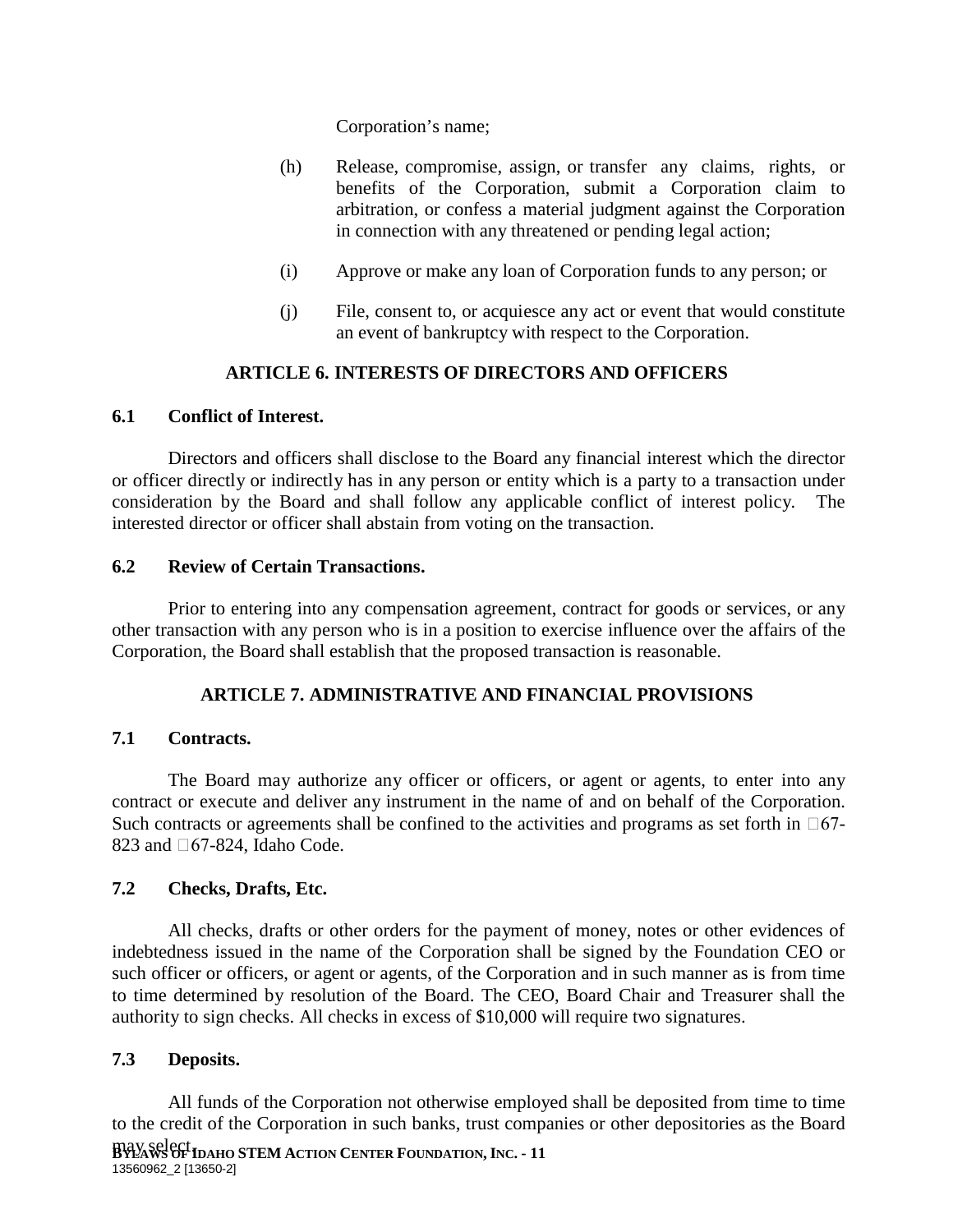#### **7.4 Minutes of Meetings; Books and Records.**

The Corporation shall keep at its principal or registered office copies of its current Articles and these Bylaws, correct and adequate records of accounts and finances, minutes of the proceedings of the Board and any minutes maintained by committees of the Board, records of the names and post office addresses of its officers and directors, the most recent annual report of the Corporation and such other records as may be necessary or advisable. The Corporation shall keep all formal written communications to the Board for seven (7) years, including the financial statements furnished for the past seven (7) years under section 30-30-1105, Idaho Code.

#### **7.5 Corporate Seal.**

If the Board determines that it is advisable, the Corporation shall have a corporate seal consisting of the name of the Corporation, the state of its incorporation, and the year of its incorporation.

#### **7.6 Financial Statements and Audit Requirements.**

The Officers of the Corporation shall cause a Statement of Financial Position as of the closing date of the last fiscal year, together with a Statement of Activities for the year ending on that date, to be prepared and presented to the Board based on the recommendation of the Audit Committee. At a minimum, the Corporation's financial statements shall be audited every three years by an independent Certified Public Accountant and accompanied by a written report of the results of such audit.

#### **7.7 Accounting Year.**

Unless a different accounting year is at any time selected by the Board, the accounting year of the Corporation shall be the twelve (12) months ending June 30th.

#### **7.8 Annual Regulatory Filing Requirements.**

The Corporation shall make all annual regulatory filings required to be made, including, without limitation, Idaho Secretary of State annual reports and all employment, sales, and income tax filings, within the times prescribed by applicable laws.

#### **7.9 Directors and Officers Insurance.**

The Corporation shall purchase and maintain Directors and Officers insurance.

### **ARTICLE 8. AMENDMENTS**

These Bylaws may be altered, amended or repealed and new Bylaws may be adopted by the affirmative vote of: (i) a majority of the number of directors fixed by or in the manner provided by these Bylaws with at least seven (7) days' written notice that the matter will be voted upon at a Board meeting or by the written consent of all directors; and (ii) the prior written approval of the STEM Center.